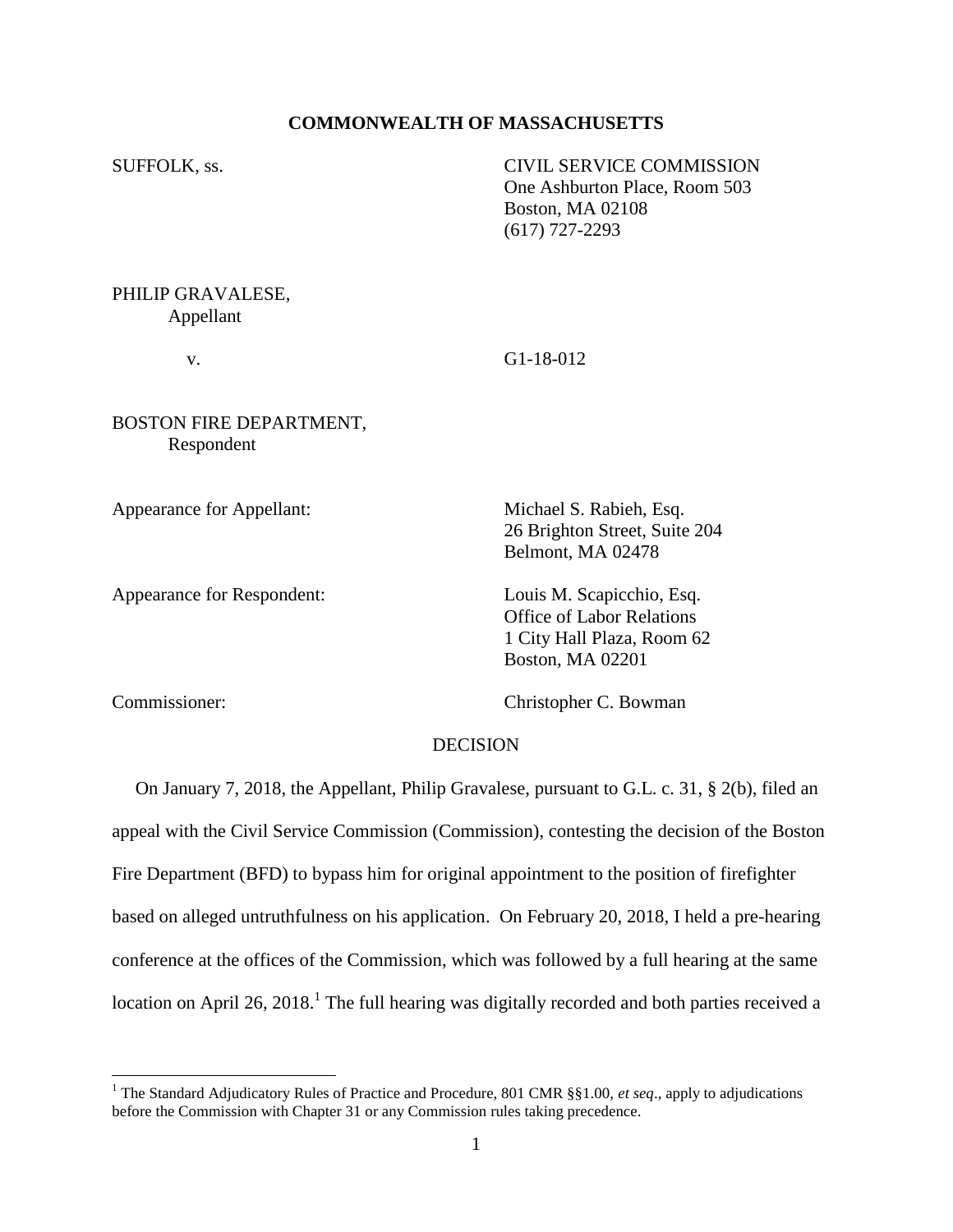CD of the proceeding.<sup>2</sup> On June 8, 2018, the parties submitted post-hearing briefs in the form of proposed decisions.

## **FINDINGS OF FACT**

 Eight (8) exhibits were entered into evidence. Based on the documents submitted and the testimony of the following witnesses:

# *For the BFD:*

- Andrea Hennelly, Human Resources Director, BFD;
- Neal Mullane, District Chief of Personnel, BFD;

## *For Mr. Gravalese:*

 $\overline{a}$ 

Philip Gravalese, Appellant;

and taking administrative notice of all matters filed in the case and pertinent statutes, regulations, case law and policies, and reasonable inferences therefrom, a preponderance of the evidence establishes the following findings of fact:

- 1. Mr. Gravalese is thirty (30) years old. He lives in Roslindale, MA and owns his home, which he purchased in 2016. He graduated from South Boston High School and is currently attending Bunker Hill Community College. (Testimony of Mr. Gravalese and Exhibit 5)
- 2. Mr. Gravalese has been a member of the Army National Guard since he was seventeen and was actively deployed to Afghanistan in 2010-2011. (Testimony of Mr. Gravalese)
- 3. Mr. Gravalese was employed as a police officer with the Massachusetts Bay Transportation Authority (MBTA) from February 2015 to October 2016. After he passed the civil service exam for firefighter in April 2016, the BFD offered him an original appointment for the

 $2<sup>2</sup>$  If there is a judicial appeal of this decision, the plaintiff in the judicial appeal would be obligated to supply the court with a transcript of this hearing to the extent that he/she wishes to challenge the decision as unsupported by the substantial evidence, arbitrary and capricious, or an abuse of discretion. If such an appeal is filed, this CD should be used to transcribe the hearing.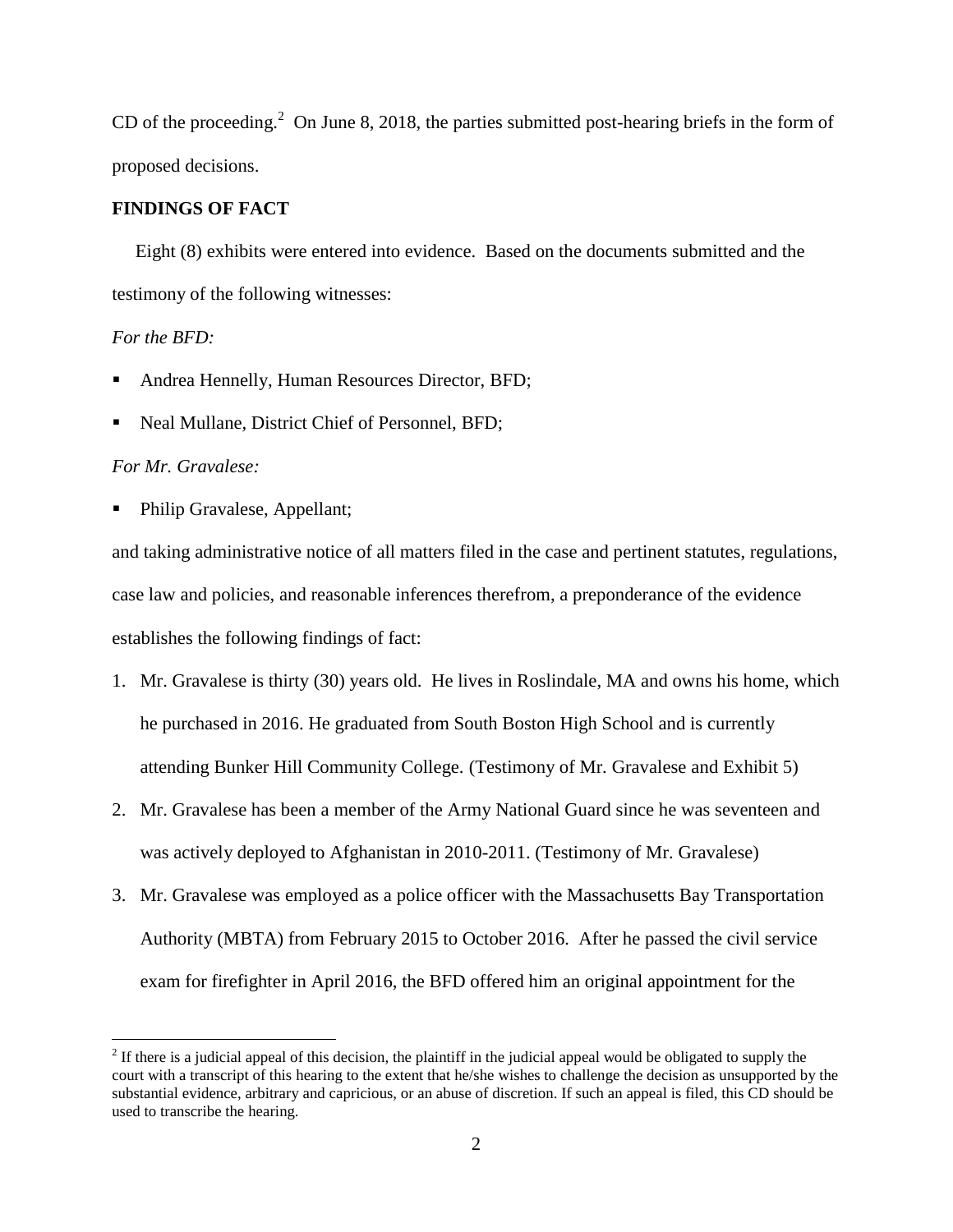position of firefighter. He accepted the appointment, resigned from the MBTA, and entered the Boston Fire Academy (Academy) on October 31 2016. (Testimony of Mr. Gravalese and Exhibits 1 and 6)

- 4. He was performing well in the Academy, but on January 31, 2017, he sustained a back injury while dead-lifting "excessively" heavy weights during training. The weight he was attempting to dead-lift was approximately 275 pounds, well above any requirement of the BFD. He was in "extreme pain," and his back was spasming. He was transported to Faulkner Hospital, where he was hospitalized for several days. (Testimony of Mr. Gravalese)
- 5. While he was hospitalized, various officials from the BFD called to check up on him, including Boston Fire Academy Drill Master Captain John Gallagher (the head of the Academy) and a lieutenant, whose name Mr. Gravalese does not recall. Captain Gallagher told Mr. Gravalese "not to worry" and to focus on his recovery so that he might return to the Academy. The lieutenant and Mr. Gravalese discussed Mr. Gravalese's return to the Academy, and the lieutenant advised him that he needed to recover from his injury first in order to return to the Academy and that his return would be facilitated by a note from his doctor clearing him to return to duty. (Testimony of Mr. Gravalese)
- 6. Mr. Gravalese was discharged from Faulkner Hospital on February 2, 2017, feeling much better. (Testimony of Mr. Gravalese)
- 7. On February 6, he called the office of his primary care physician at the Veterans Affairs Hospital in Jamaica Plain, in an effort to schedule an appointment for an examination to assess his fitness to return to duty. Mr. Gravalese left a voicemail message with the office. Later that day, a nurse practitioner called him back and told him that, based on records from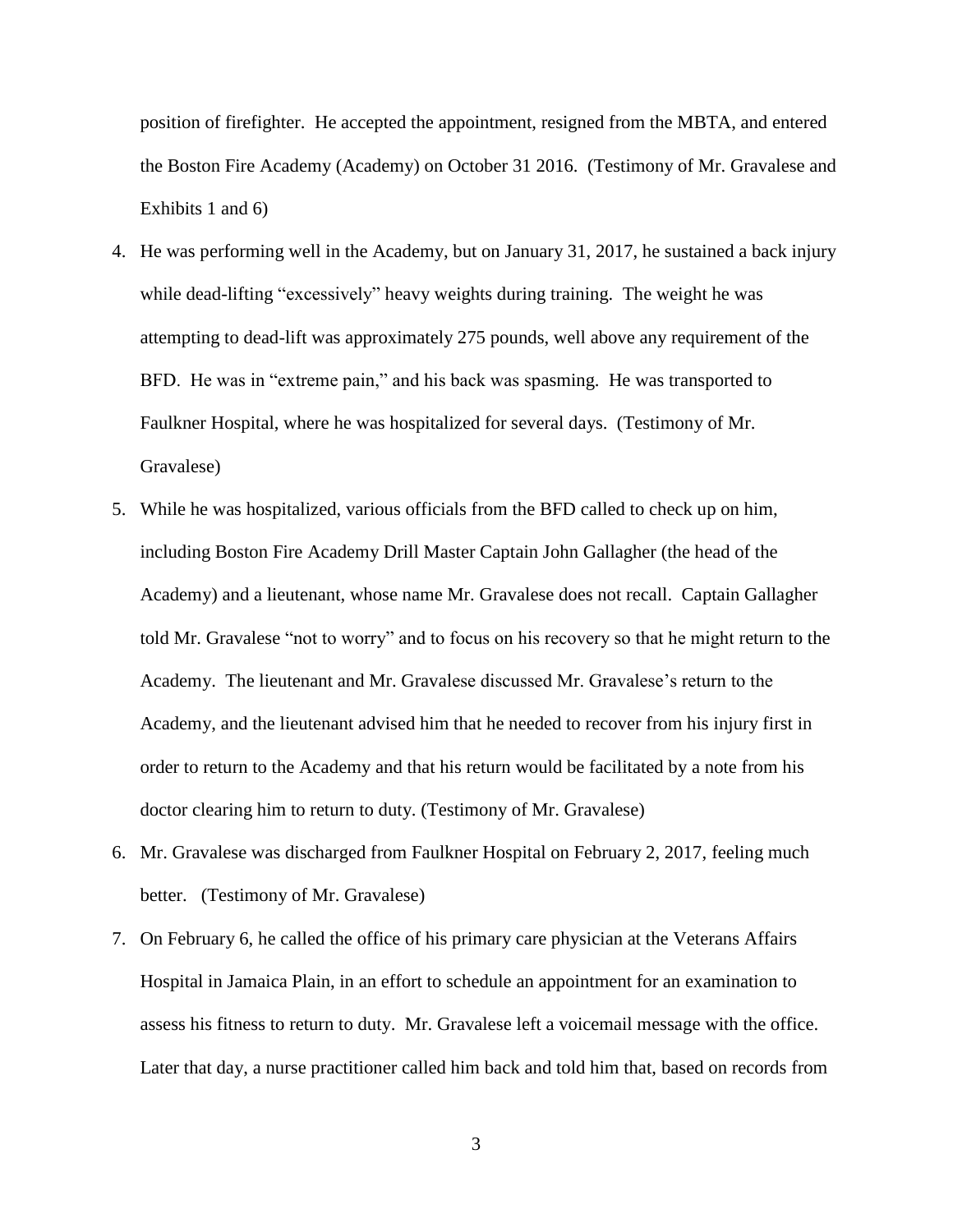Faulkner Hospital that his primary care physician had reviewed, his primary care physician had issued a note clearing him to return to light duty. Mr. Gravalese picked up the note the same day and set up an appointment for an examination by his primary care physician approximately a month later, the earliest he could get. (Testimony of Mr. Gravalese and Exhibit 2)

- 8. The next day (February 7), Mr. Gravalese went to BFD headquarters to be examined by the BFD medical examiner, who examined him and found no signs of spinal trauma. Mr. Gravalese then presented him with the note from his primary care physician. The BFD Medical Examiner reviewed the note and said that it might be "a problem" because it cleared Mr. Gravalese only for light duty. (Parties' stipulation and testimony of Mr. Gravalese)
- 9. The BFD Medical Examiner then brought the note to Deputy Chief of Personnel Scott J. Malone, who summoned Mr. Gravalese to his office and told him, in The BFD Medical Examiner's presence, that the note would not allow him to return to the Academy because it cleared Mr. Gravalese only for light duty. (Parties' stipulation and testimony of Mr. Gravalese)
- 10. Deputy Chief Malone then told Mr. Gravalese that he needed to see his doctor. When Mr. Gravalese replied that he was scheduled to be examined by his doctor a month later, Deputy Chief Malone said that the appointment was too far off. (Testimony of Mr. Gravalese)
- 11. Deputy Chief Malone then asked the BFD Medical Examiner for advice about how to proceed, and the BFD Medical Examiner suggested that the BFD send Mr. Gravelese for an examination by a doctor at the Greater Boston Orothopedic Center in Dedham. (Parties' stipulation, testimony of Mr. Gravalese and Exhibit 2)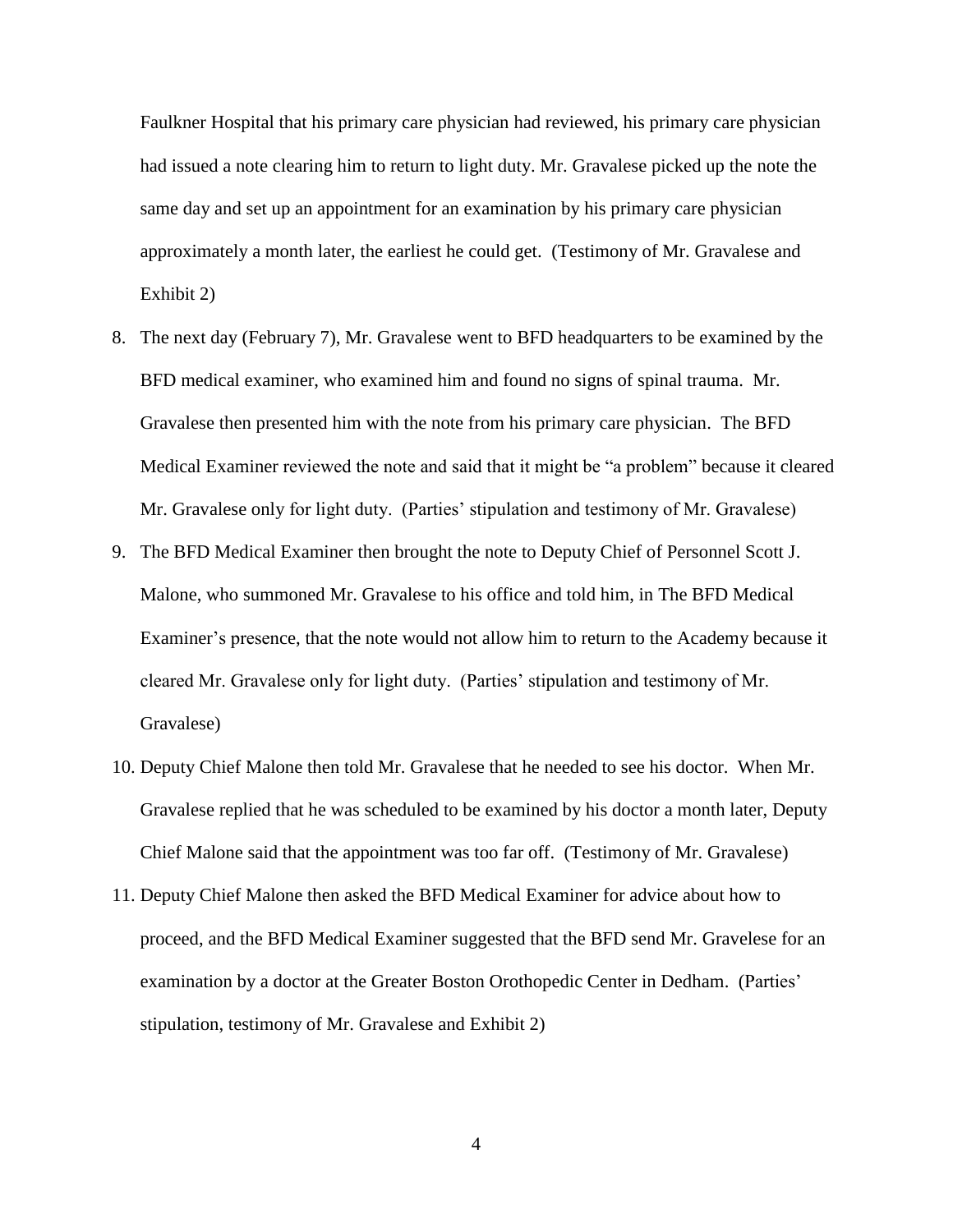- 12. Deputy Chief Malone accepted this recommendation, and the BFD referred Mr. Gravalese to The orthopedic doctor. (Parties' stipulation and testimony of Mr. Gravalese)
- 13. The next day (February 8), Mr. Gravalese had a full examination by The orthopedic doctor in Dedham. (Parties' stipulation, testimony of Mr. Gravalese and Exhibit 2)
- 14. The orthopedic doctor issued a medical note clearing Mr. Gravalese to "return to work on 2- 9-17," but the note contained a "no lifting weights" restriction. (Parties' stipulation and testimony of Mr. Gravalese)
- 15. The orthopedic doctor had not originally intended to include such a restriction in his note, but he did so after Mr. Gravalese, who was very concerned about re-injuring himself at the Academy, proposed this restriction out of an abundance of caution. The orthopedic doctor acquiesced in the suggestion and modified his original note to include the "no lifting weights restriction." While modifying the note, he said to Mr. Gravalese that the restriction might cause him problems at the Academy. (Testimony of Mr. Gravalese and Exhibit 2)
- 16. Shortly after the examination by The orthopedic doctor, Captain Gallagher telephoned Mr. Gravalese to ask about it. (Mr. Gravalese had informed him of the examination in advance.) (Parties' stipulation and testimony of Mr. Gravalese)
- 17. Mr. Gravelese told Captain Gallager that he had been cleared to return to the Academy and that The orthopedic doctor's note also contained a "no lifting weights" restriction. (Parties' stipulation and testimony of Mr. Gravalese)
- 18. Mr. Gravalese then sent a scan of the note to Captain Gallagher by email. (Parties' stipulation and testimony of Mr. Gravalese)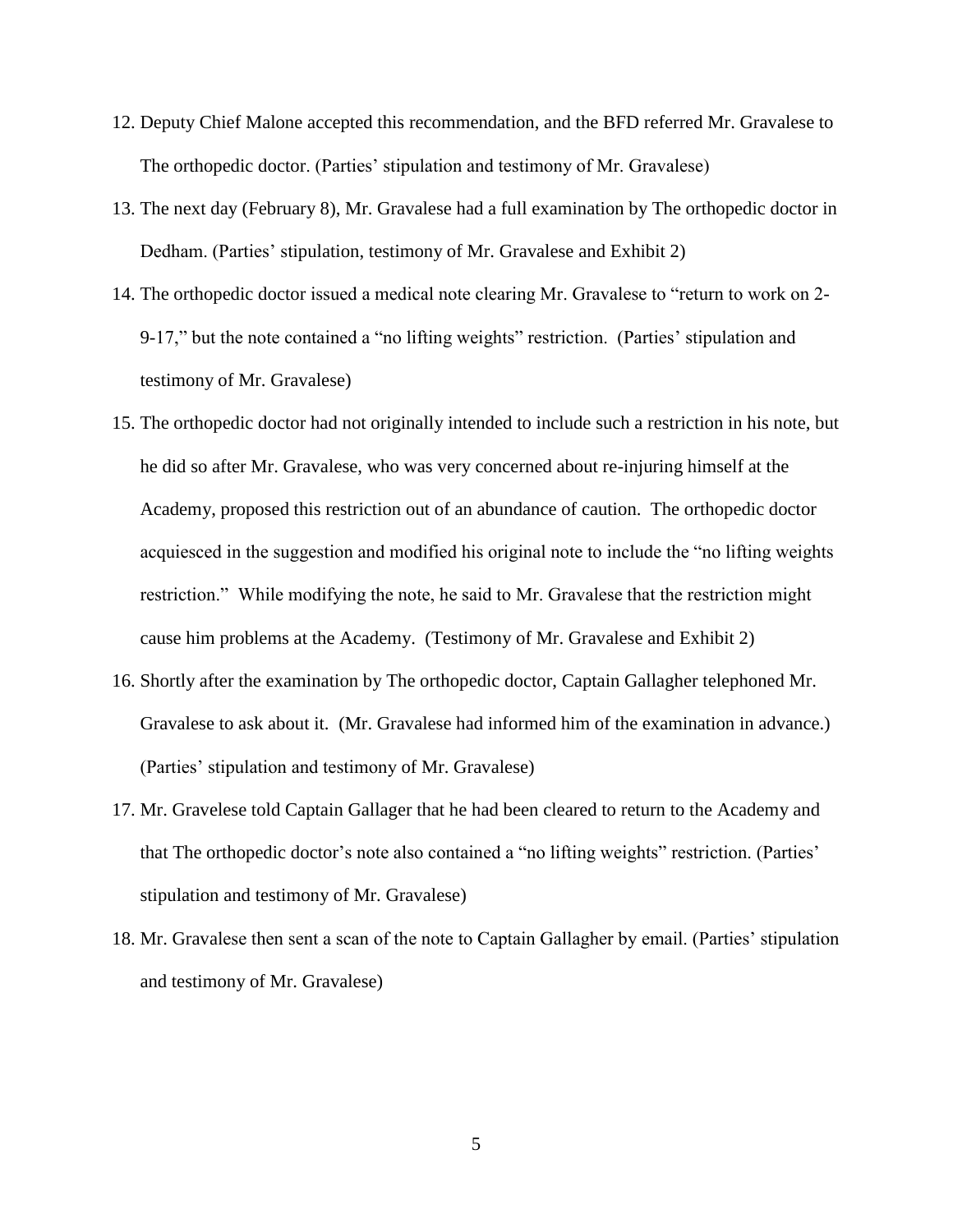- 19. Captain Gallagher immediately called Mr. Gravalese back and said that if he could get a note clearing him to return to full duty, he could come back to the Academy, or words to that effect. (Parties' stipulation and testimony of Mr. Gravalese)
- 20. Mr. Gravalese promptly called The orthopedic doctor back and asked if, based on his examination of Mr. Gravalese, he could issue a note clearing Mr. Gravalese to return to full duty without restrictions. The orthopedic doctor said that he could and, referring back to the conversation earlier that day in which he had advised Mr. Gravalese that the "no lifting weights" restriction might cause him problems at the Academy, also said to Mr. Gravalese words to the effect of "I told you so." (Testimony of Mr. Gravalese)
- 21. The orthopedic doctor issued a revised note clearing Mr. Gravalese to "return to work on 2-9- 17," without restrictions. (Parties' stipulation, testimony of Mr. Gravalese and Exhibit 2)
- 22. The orthopedic doctor's office faxed the first note to the BFD at 12:37 p.m. on February 8 and the second note at 5:11 p.m. (Exhibit 2)
- 23. On or about February 9, 2018, Mr. Gravalese returned to BFD headquarters, to which he had been told to report after his examination by the orthopedic doctor. Deputy Chief Malone asked him about the medical notes, including why the earlier note from the orthopedic doctor contained a "no lifting weights" restriction and the later one did not. (Testimony of Mr. Gravalese)
- 24. Mr. Gravalese answered that Deputy Chief Malone himself had sent Mr. Gravalese to be examined by the orthopedic doctor after concluding that the note from his primary care physician was not adequate. With respect to the two notes from the orthopedic doctor, Mr. Gravalese explained to Deputy Chief Malone that (a) The orthopedic doctor had included the restriction in the first note only at Mr. Gravalese's suggestion, (b) when Mr. Gravalese had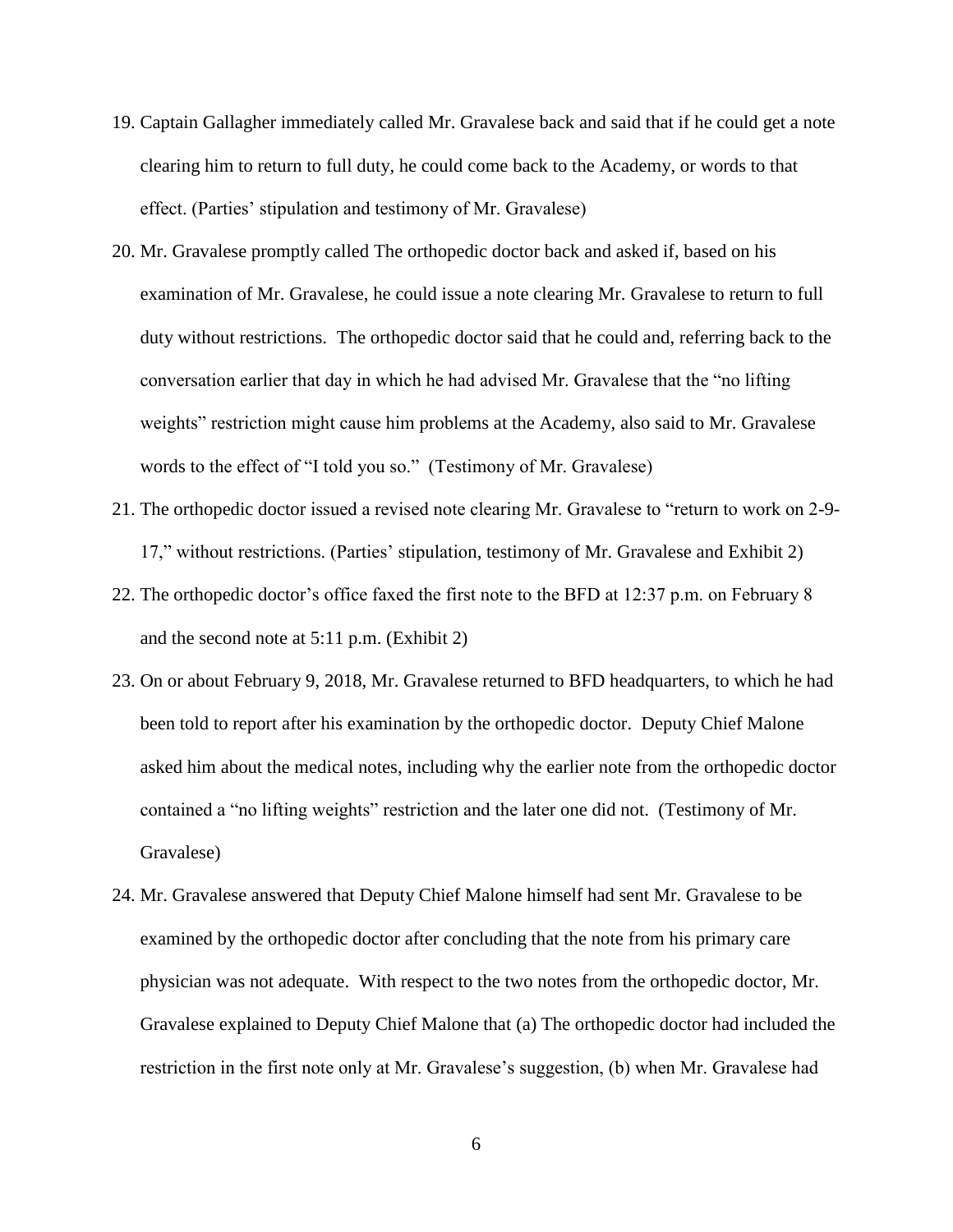discussed the note with Captain Gallagher, Captain Gallagher had advised him to ask the orthopedic doctor if the restriction could be removed, and (c) when Mr. Gravalese followed Captain Gallagher's advice, the orthopedic doctor readily agreed to remove the restriction and did so. (Testimony of Mr. Gravalese)

- 25. Deputy Chief Malone made no decision about Mr. Gravalese's return to the Academy that day. Instead, he told Mr. Gravalese to return on February 15. (Testimony of Mr. Gravalese)
- 26. When Mr. Gravalese returned to BFD headquarters on February 15, he was examined by the BFD Medical Examiner, who cleared him to return to duty, writing in progress notes "medically cleared full duty." (Testimony of Mr. Gravalese and Exhibit 4)
- 27. Mr. Gravalese then met with Deputy Chief Malone and District Chief Neal Mullane. (A union representative, Robert Petitti, was also present.) Deputy Chief Malone asked again about the difference in the notes from the orthopedic doctor, and Mr. Gravalese explained that he had obtained the second note after Captain Gallagher had advised him that the first note, which contained a "no lifting weights" restriction only because Mr. Gravalese had suggested it, would not suffice. (Testimony of Mr. Gravalese and District Chief Mullane)
- 28. Deputy Chief Malone told Mr. Gravalese that he had already missed more than two weeks at the Academy, that he had missed hazmat training, and that he would be unable to complete the Academy anyway. Mr. Gravalese agreed to resign if the BFD would issue him a guarantee with respect to the next Academy class. (Testimony of Mr. Gravalese)
- 29. Deputy Chief Malone agreed that he would be processed for the next class. Accordingly, Mr. Gravalese signed a statement dated February 15, 2017 stating as follows: "I Philip Gravalese do hereby resign my position in the Boston Fire Department, with the guarantee of being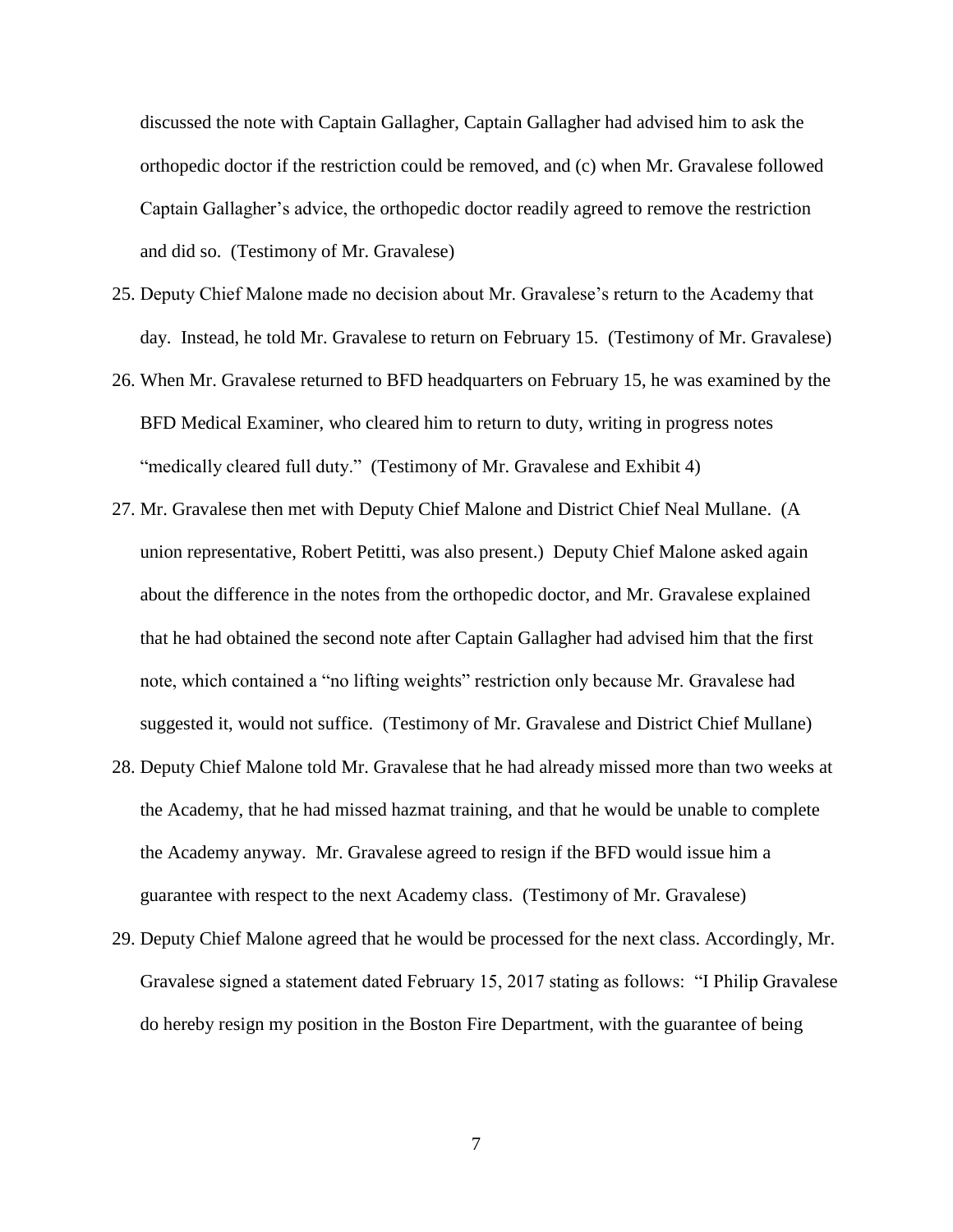processed for the next class." Deputy Chief Malone and District Chief Mullane also signed the statement. (Testimony of Mr. Gravalese and District Chief Mullane and Exhibit 3)

- 30. Shortly thereafter, District Chief Mullane recommended to Mr. Gravalese that he become certified as an emergency medical technician (EMT) so that, upon graduation from the next Academy class, he would be able to start working as a firefighter sooner. (Testimony of Mr. Gravalese and District Chief Mullane)
- 31. Mr. Gravalese promptly signed up for EMT training, which concluded in late April 2017, and he subsequently obtained his national and state EMT certifications. (Testimony of Mr. Gravalese)
- 32. After completing EMT training, Mr. Gravalese performed eight weeks of military service. He spent two weeks at his Guard unit's headquarters in Whitinsville, Massachusetts setting up (e.g., by preparing equipment for shipping) for the unit's training in Virginia, followed by four weeks of training in Virginia and then by two weeks in Whitinsville receiving shipments back from Virginia, putting equipment back in storage and completing the inventory of the equipment. This military service, for which he was paid, ended in late June 2017. (Testimony of Mr. Gravalese)
- 33. At some point in June 2017, while he was waiting to be called for the next Academy class, Mr. Gravalese began performing landscaping work for which a friend had recommended him. He was called when extra help was needed, and he worked approximately three days a week; the hours he worked fluctuated depending on the need for his services. He was paid in cash, and he performed landscaping work off and on into September 2017. (Testimony of Mr. Gravalese)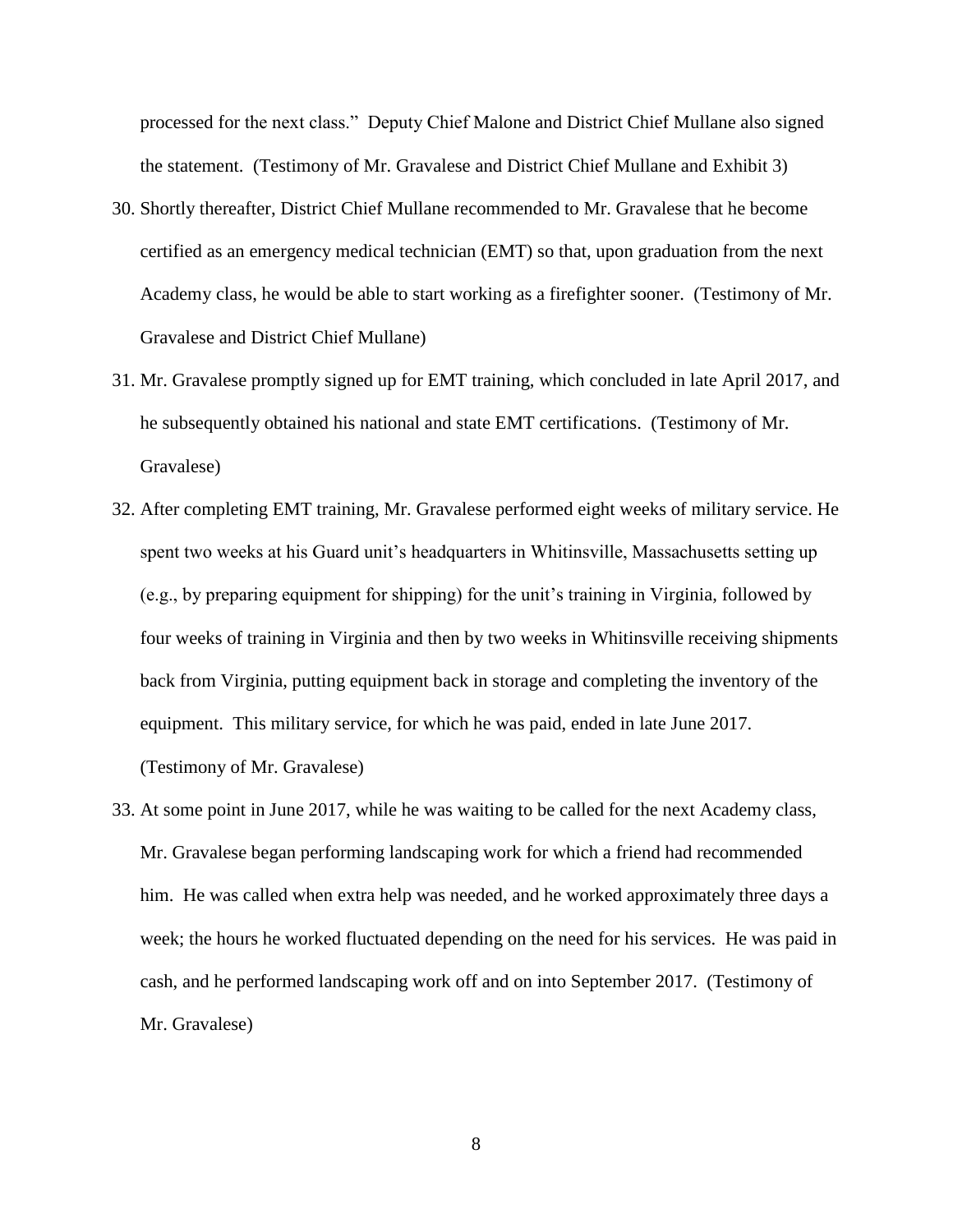- 34. While performing landscaping work, Mr. Gravalese once ran into District Chief Mullane, and the two had a brief conversation, including about when the upcoming Academy class would start. (Testimony of Mr. Gravalese)
- 35. On another occasion, Mr. Gravalese ran into BFD Commissioner Joseph Finn while landscaping and had a brief conversation with him, including about the upcoming Academy class. (Testimony of Mr. Gravalese)
- 36. On September 11, 2017, Mr. Gravalese completed another application for employment. Page 10 of the Application states:

#### "EMPLOYMENT HISTORY

BEGIN WITH YOUR MOST RECENT JOB AND LIST YOUR COMPLETE WORK HISTORY FOR THE LAST SEVEN YEARS IN CHRONOLOGICAL ORDER. INCLUDE ALL PART TIME JOBS, PERIODS OF EMPLOYMENT AND MILITARY SERVICE. ALL TIME MSUT BE ACCUMULATED. IF UNEMPLOYMENT. YOU ARE REMINDED THAT FAILURE TO COMPLETE THIS SECTION COMPLETELY AND ACCURATELY WILL RESULT IN DISQUALIFIATION. ( emphasis in original)" (Exhibit 5)

37. In this section of the employment application, Mr. Gravalese wrote that he was

"unemployed" from "Feb 2016 [to] current". (Exhibit 5)

- 38. Mr. Gravalese failed to report on the September 11, 2017 application that he had been employed part-time doing landscaping work, beginning in July 2017 and continuing into September 2017. (Exhibit 5)
- 39. On October 3, 2017, Deputy Chief Malone, District Chief Mullane and Human Resources Director Andrea Hennelly interviewed Mr. Gravalese. (Testimony of Mr. Gravalese, District Chief Mullane and HR Director Hennelly and Exhibit 7)
- 40. During the interview, Mr. Gravalese was asked about his failure to list his landscaping work in the employment history section of his application, especially since he had been observed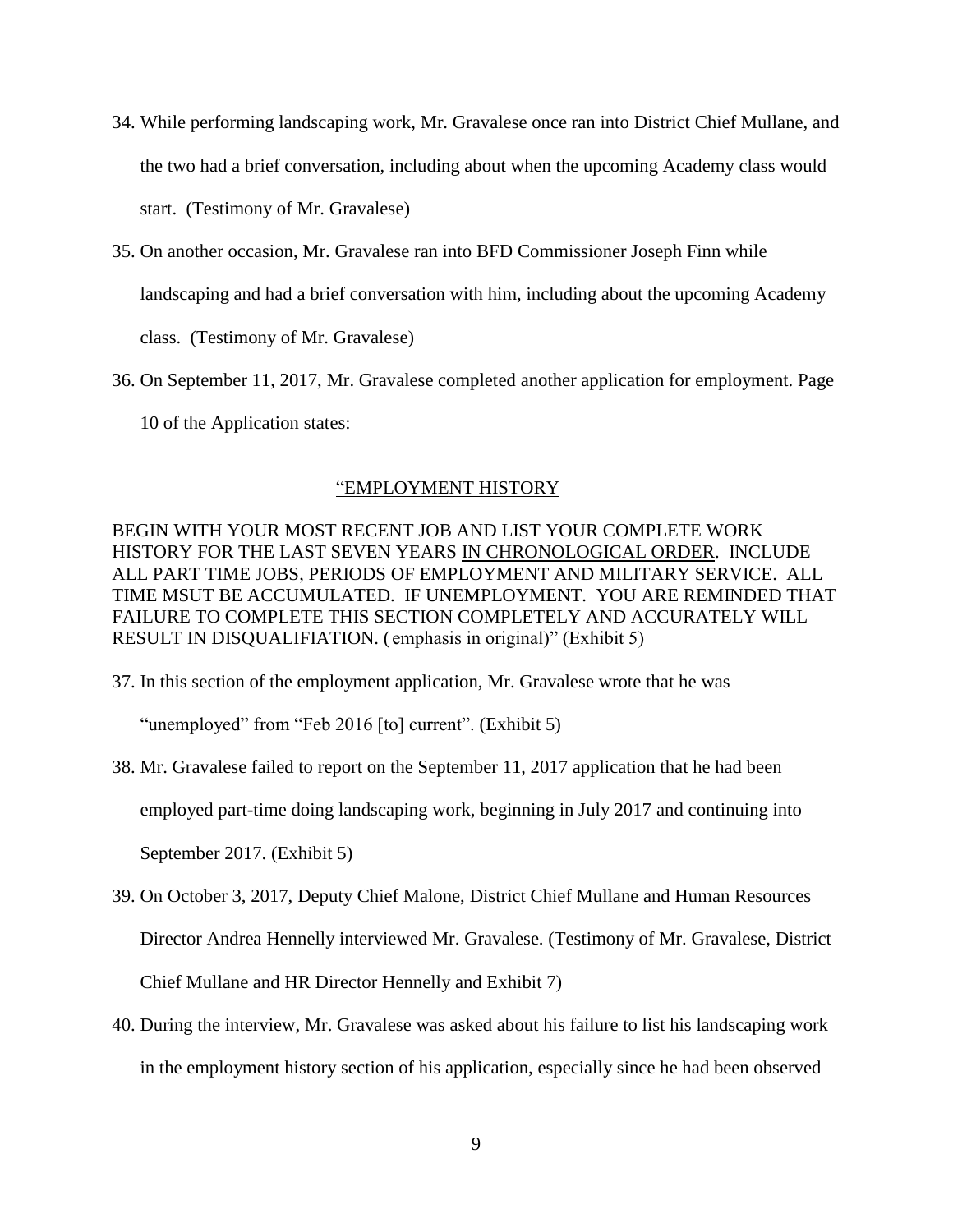working as a landscaper by District Chief Mullane and Commissioner Finn. (Testimony of HR Director Hennelly, District Chief Mullane and Mr. Gravalese)

- 41. He stated that he did not report the landscaping work because he was being paid "under the table." (Testimony of Ms. Hennelly)
- 42. When Mr. Gravalese filed his taxes for 2017, he reported his income from landscaping. (Testimony of Mr. Gravalese and Mr. Gravalese's 2017 Schedule C (confidential exhibit))
- 43. During the roundtable discussion following the interview of Mr. Gravalese on October 3, 2017, the interview panel expressed puzzlement as to why Mr. Gravalese had not listed his landscaping work on his application despite his awareness that he had been observed working as a landscaper. A week or so later, the panel recommended that Mr. Gravalese be bypassed. (Testimony of District Chief Mullane)
- 44. The BFD issued its bypass letter on April 2, 2018. As grounds for the bypass, the letter stated that Mr. Gravalese had been "untruthful" about his medical treatment and about his employment status in 2017 and his failure to list his part-time employment on his application. (Exhibit 1)

## *Legal Standard*

 The fundamental purpose of the civil service system is to guard against political considerations, favoritism, and bias in governmental hiring and promotion. The commission is charged with ensuring that the system operates on "[b]asic merit principles." Massachusetts Assn. of Minority Law Enforcement Officers v. Abban, 434 Mass. at 259, citing Cambridge v. Civil Serv. Comm'n., 43 Mass.App.Ct. 300, 304 (1997). "Basic merit principles" means, among other things, "assuring fair treatment of all applicants and employees in all aspects of personnel administration" and protecting employees from "arbitrary and capricious actions." G.L. c. 31,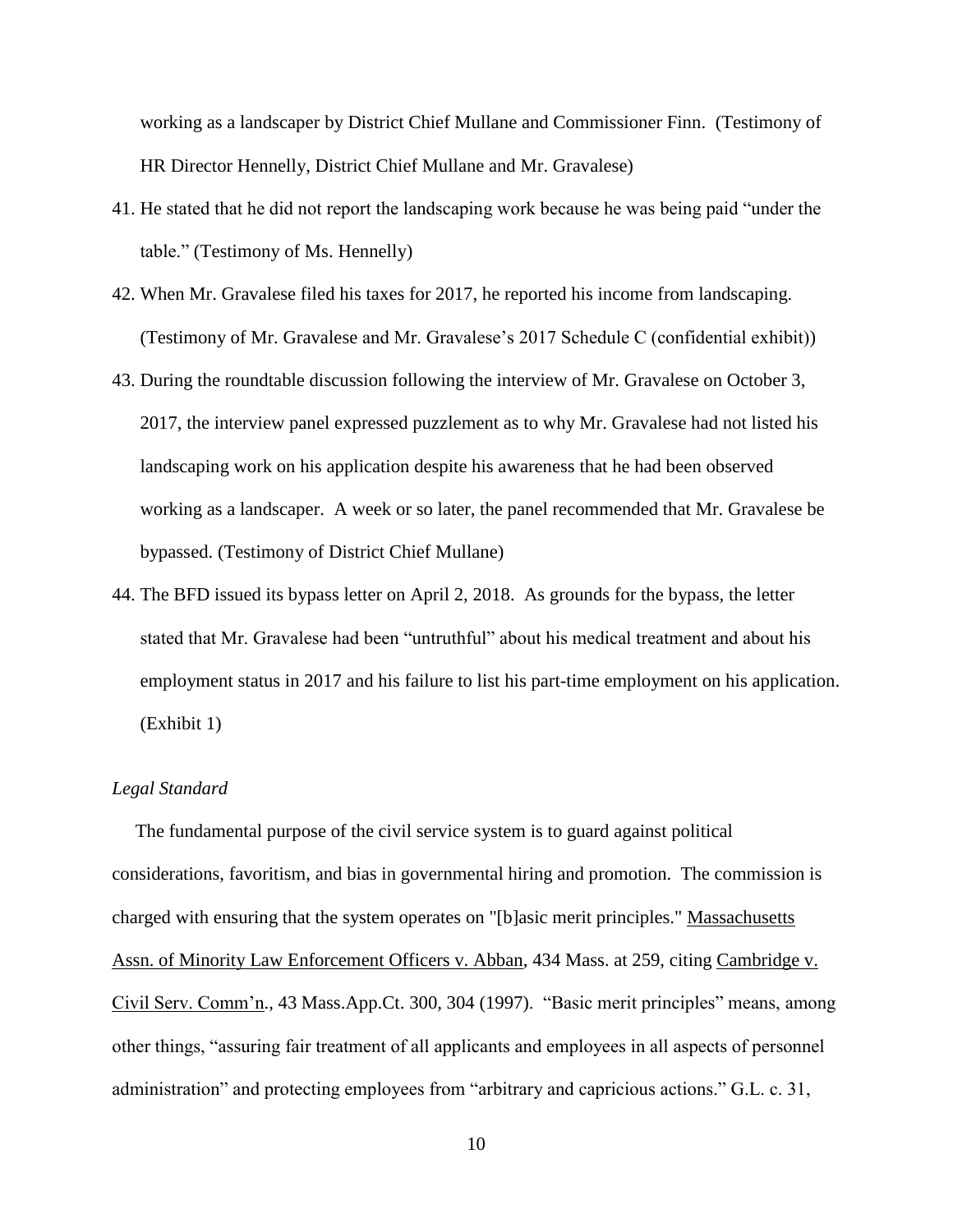section 1. Personnel decisions that are marked by political influences or objectives unrelated to merit standards or neutrally applied public policy represent appropriate occasions for the Civil Service Commission to act. Cambridge at 304.

 The issue for the Commission is "not whether it would have acted as the appointing authority had acted, but whether, on the facts found by the commission, there was reasonable justification for the action taken by the appointing authority in the circumstances found by the commission to have existed when the Appointing Authority made its decision." Watertown v. Arria, 16 Mass.App.Ct. 331, 332 (1983). See Commissioners of Civil Service v. Municipal Ct. of Boston, 369 Mass. 84, 86 (1975); and Leominster v. Stratton, 58 Mass.App.Ct. 726, 727-728 (2003).

 The Commission's role, while important, is relatively narrow in scope: reviewing the legitimacy and reasonableness of the appointing authority's actions. City of Beverly v. Civil Service Comm'n, 78 Mass.App.Ct. 182, 189, 190-191 (2010) citing Falmouth v. Civil Serv. Comm'n, 447 Mass. 824-826 (2006) and ensuring that the appointing authority conducted an "impartial and reasonably thorough review" of the applicant. The Commission owes "substantial deference" to the appointing authority's exercise of judgment in determining whether there was "reasonable justification" shown. Beverly citing Cambridge at 305, and cases cited. "It is not for the Commission to assume the role of super appointing agency, and to revise those employment determinations with which the Commission may disagree." Town of Burlington, 60 Mass.App.Ct. 914, 915 (2004).

#### *Analysis*

 Honesty is a required trait of any person seeking a public safety career and evidence of untruthfulness is a valid reason for bypassing a candidate for the position of firefighter. Labeling a candidate as untruthful, however, can be an inherently subjective determination that should be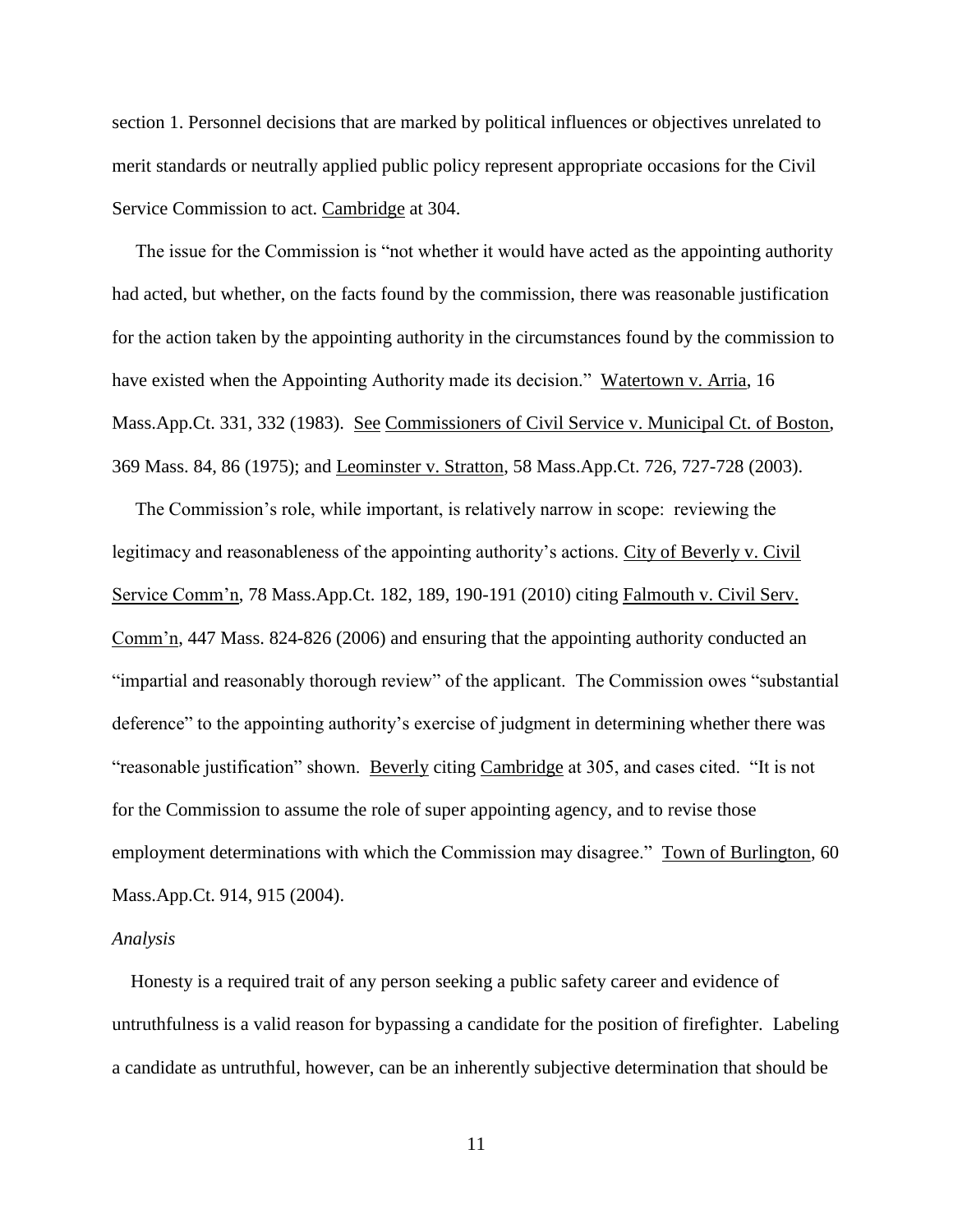made only after a thorough, serious and uniform review that is mindful of the potentially careerending consequences that such a conclusion has on candidates. (See Morley v. Boston Police Department, 29 MCSR 456 (2016) (Based on unreliable hearsay and false assumptions, the Boston Police Department erroneously concluded that Mr. Morley, a federal police officer and a disabled veteran who had been deployed on active duty overseas on four occasions, was untruthful.)

 As part of this de novo proceeding, I carefully reviewed the two (2) allegations of untruthfulness that the BFD has relied on bypassing Mr. Gravalese. The first allegation of untruthfulness, which District Chief Mullane acknowledged was insufficient, standing alone, to justify a bypass of Mr. Gravalese, arose from what appears to have been at best miscommunications between Mr. Gravalese and the BFD. After he was discharged from Faulkner Hospital on February 2, 2017 following his injury at the Academy, Mr. Gravalese followed instructions from BFD officials at every stage of the process in his efforts to return to the Academy. First, after a BFD lieutenant advised him to do so, he obtained a note clearing him to return to duty from his primary care physician. When the BFD medical examiner and Deputy Chief Malone determined that the note was insufficient to allow him to return because it restricted him to light duty, the BFD referred him to an independent doctor of its own choosing for an examination, an orthopedic doctor. The orthopedic doctor issued two notes on February 8, one clearing Mr. Gravalese to return to duty with a "no lifting weights" restriction and one a few hours later clearing him to return to duty without restrictions. The parties have stipulated that Mr. Gravalese obtained the second note only after Captain Gallagher advised him to try to obtain it. Thus, both notes from the orthopedic doctor were produced with the knowledge of, and to some extent at the direction of, the BFD.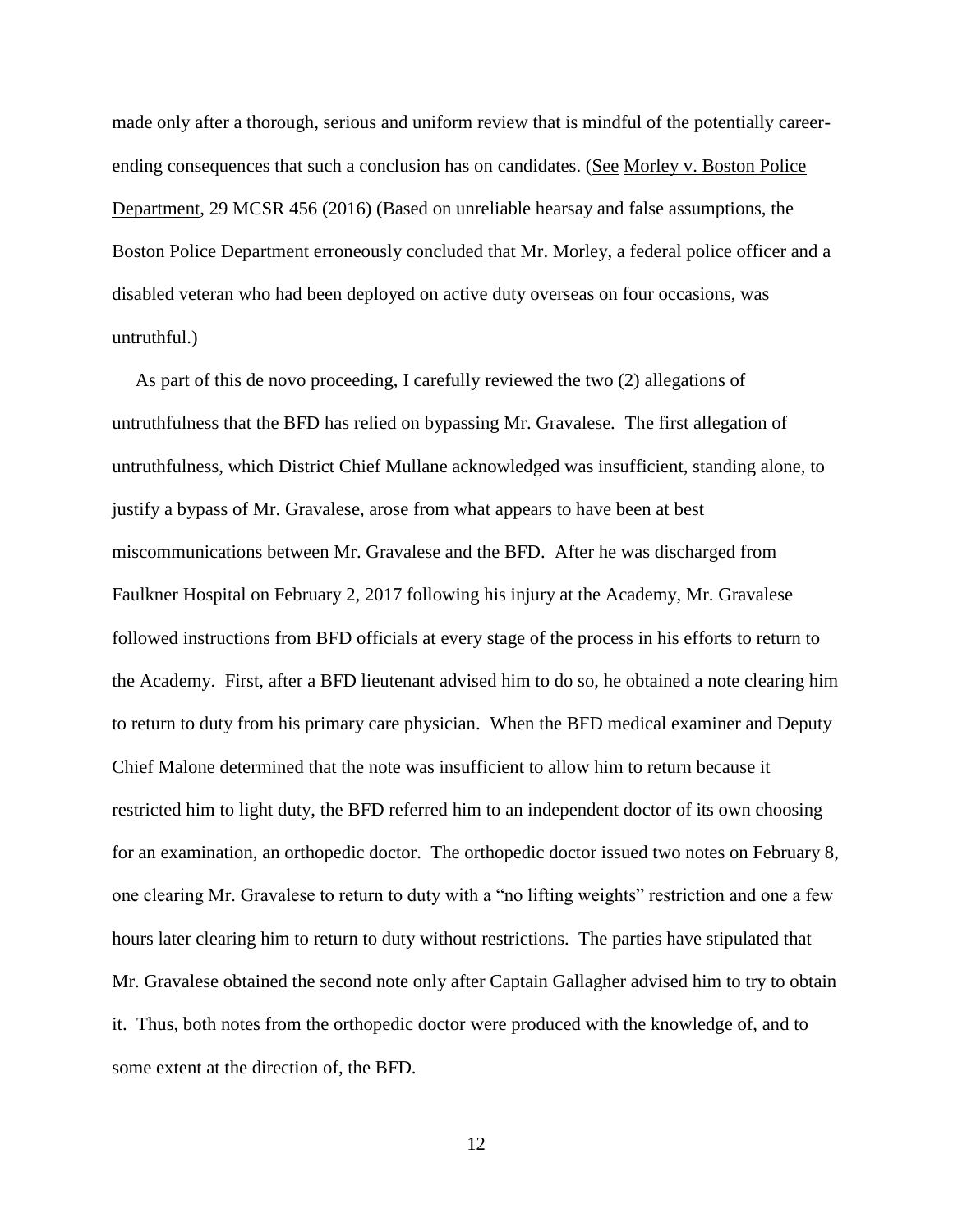I credit Mr. Gravalese's testimony that the orthopedic doctor included the "no lifting weights" restriction in the first note only at Mr. Gravalese's suggestion, that he did not think the restriction was necessary, and that he had advised Mr. Gravalese that the restriction could cause problems for his re-entry into the Academy.

 Mr. Gravales may not have succeeded in communicating to Deputy Chief Malone the full circumstances of how the medical notes came to be issued, but whether it was (a) the lieutenant who directed him to obtain a note from his primary care physician, (b) Deputy Chief Malone when he referred him to The orthopedic doctor for an examination, or (c) Captain Gallagher when he advised Mr. Gravalese to try to obtain a different note from The orthopedic doctor, the BFD was aware of every stage of Mr. Gravalese's efforts to obtain medical clearance, and Mr. Gravalese did not attempt to conceal any aspect of these efforts. Thus, the BFD has failed to sustain its burden of demonstrating that Mr. Gravalese was untruthful with respect to the medical notes he obtained following his discharge from Faulker Hospital.

 Mr. Gravalese's failure to list his very recent part-time employment on his application for employment is a different story. Mr. Gravalese *was employed*, performing landscaping duties three (3) days per week from June 2017 to September 2017. Yet, when instructed on his application to provide his employment history, including all part-time employment, Mr. Gravalese, on September 11, 2017, failed to list his part-time employment, despite the explicit written warning that … "FAILURE TO COMPLETE THIS SECTION COMPLETELY AND ACCURATELY WILL RESULT IN DISQUALIFIATION." When questioned about this discrepancy by the interview panel, Mr. Gravalese told the panelists that one of the reasons for not listing his part-time employment was that he was working "under the table." Rather than justifying the omission, this explanation only raised additional, valid concerns for the panelists.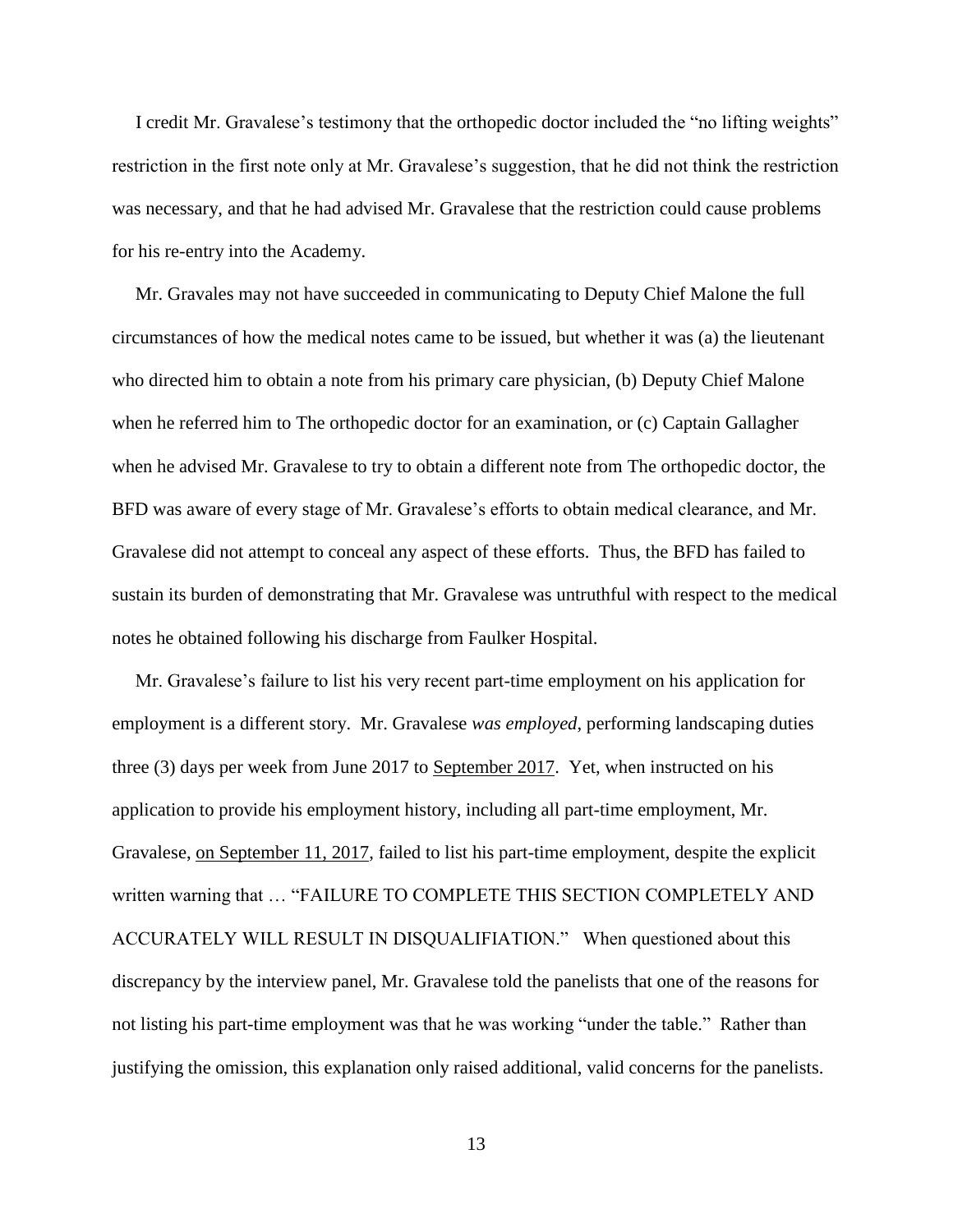Mr. Gravalese argues that he had no intention to conceal this information and, thus, the omission on his application does not constitute untruthfulness that justifies the decision to bypass him for appointment. I disagree. Mr. Gravalese did not simply forget to list this very recent part-time employment. He chose not to list this employment because he effectively deemed it to be irrelevant because he was working "under the table." Setting aside this eyebrow-raising explanation, firefighter candidates cannot self-determine what information is responsive or relevant, particularly, as here, when the instructions were so explicit and the part-time employment was so recent.

 Finally, I found no evidence that the decision by the BFD here was motivated by any personal or political factors, including animus toward Mr. Gravalese. Rather, based on the witness testimony, it appears that senior BFD personnel, *when they saw Mr. Gravalese working at his landscaping job*, offered him words of encouragement and genuinely wished Mr. Gravalese nothing but the best.

#### *Conclusion*

 The BFD has provided reasonable justification for bypassing Mr. Gravalese for appointment as a firefighter. For this reason, Mr. Gravalese's appeal under Docket No. G1-18-012 is hereby *denied*.

Civil Service Commission

*/s/ Christopher Bowman* Christopher C. Bowman Chairman

By a vote of the Commission (Bowman, Chairman; Camuso, Commissioner; Ittleman, Commissioner, Stein, Commissioner and Tivnan, Commissioner) on December 20, 2018.